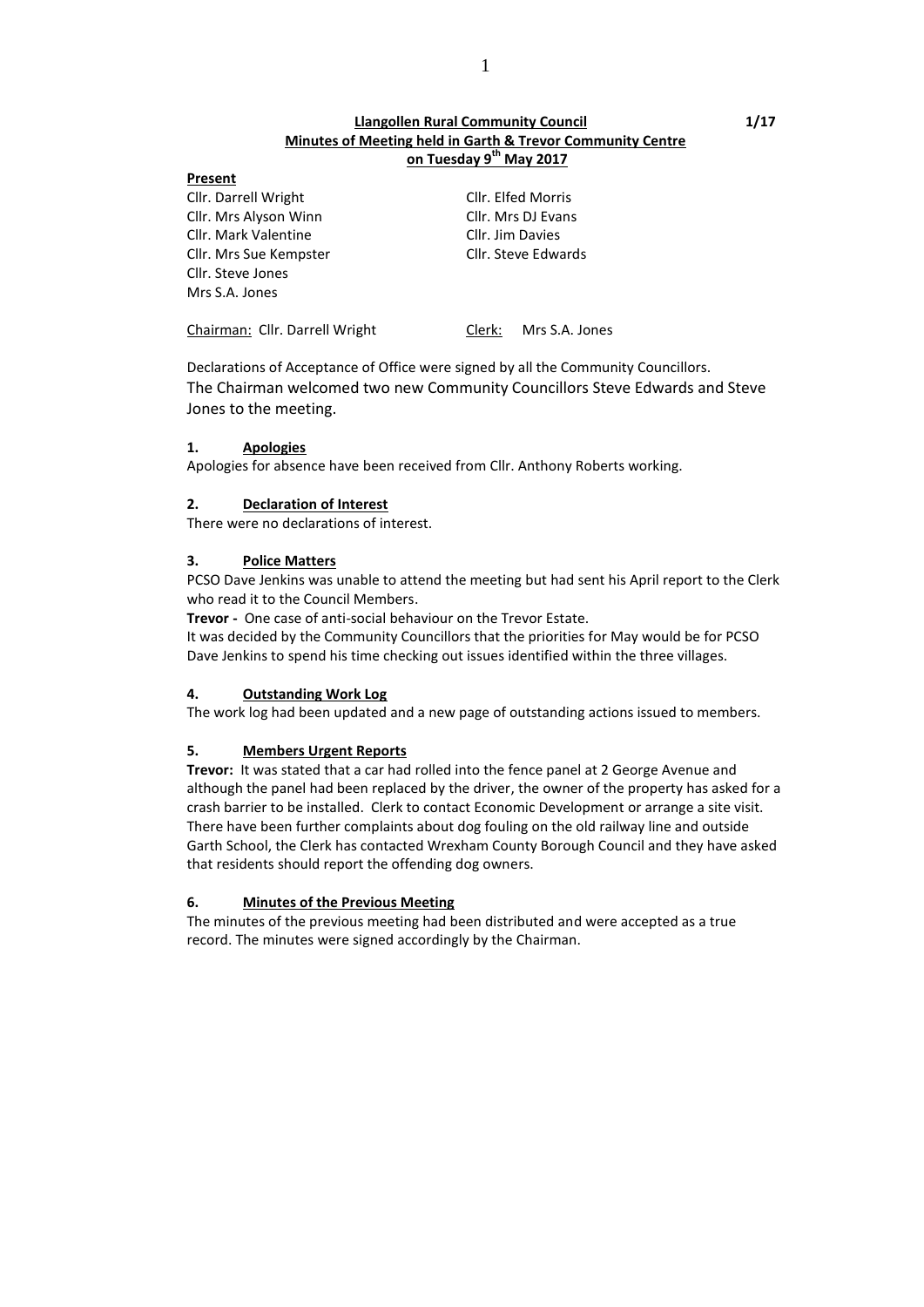#### **7. Matters Arising from the Minutes 2/17**

A request was received last month from residents on the Trevor Estate, for a 20mph speed limit between Charles Avenue and The Scout Hut on Heol Penderyst.

A decision on installing double yellow lines on Station Road in Trevor is still outstanding. The Clerk has contacted Wrexham County Borough Council about these and they have said that they have been waiting for the new Councillors to take up positions.

The Clerk has written to Nigel Davies re. Community Agents and he will be attending the meeting in July.

The Clerk has written to Kevin Roberts regarding Digital inclusion but has received no reply. Following the e Mail received from C/Cllr. Jeffares about the grass cutting schedule for 2017 it was confirmed that there would be one cut every six weeks by housing and twice a year on the trunk roads. After a lengthy discussion the Trevor & Garth Councillors agreed to fund for one year, an extra cut out of their project fund money. The Clerk had been informed by Wrexham County Borough Council that for the Community Council to cut along the trunk road would require traffic management and this would be expensive.

### **8. Planning**

#### **Planning:**

Conversion and extension to existing garage to form self-contained annex accommodation. **Ballacraine, Gate Road, Froncysyllte. P/2017/0287.**

Single storey extension

**22 Tower Hill, Acrefair. P/2017/0343**

There were no objections to the above.

### **Certificates of Decision**

Erection of 2 two storey detached dwellings and construction of new vehicular and pedestrian access.

#### **Land off Maes Mawr Road, Garth P/2017/0123 GRANTED**

Application for a lawful development certificate for proposed single storey extension. **Gwynfa, Station Road, Trevor. P/2017/0173 GRANTED**

Outline permission for residential development (5 detached houses and garages) and new access.

**Paddock adjoining the south of Bryn Celyn, Garth, Trevor, Wrexham. P/2017/0233 REFUSED**

### **9. Correspondence**

#### **Email:**

The Clerk stated that during the month she had received three e mails from residents living on The Ochr in Froncysyllte. These had been forwarded to Wrexham County Borough Council who have contacted the residents direct. The Clerk stated that The Ochr is now open but with further work planned, the road will be closed again towards the end of the year.

#### **One Voice Wales:**

New Councillor Induction Training 30<sup>th</sup> May 2017. Councillors Steve Edwards and Steve Jones would be attending.

Letter from One Voice Wales requesting contact details of the new Chairman.

### **General:**

HSBC Banking mandate form. Wales Audit Office – Audit fees and other matters relating 2015 – 16 audit. Zurich – Insurance Renewal proposals, these were approved.

**Receipts:** Mr Ankers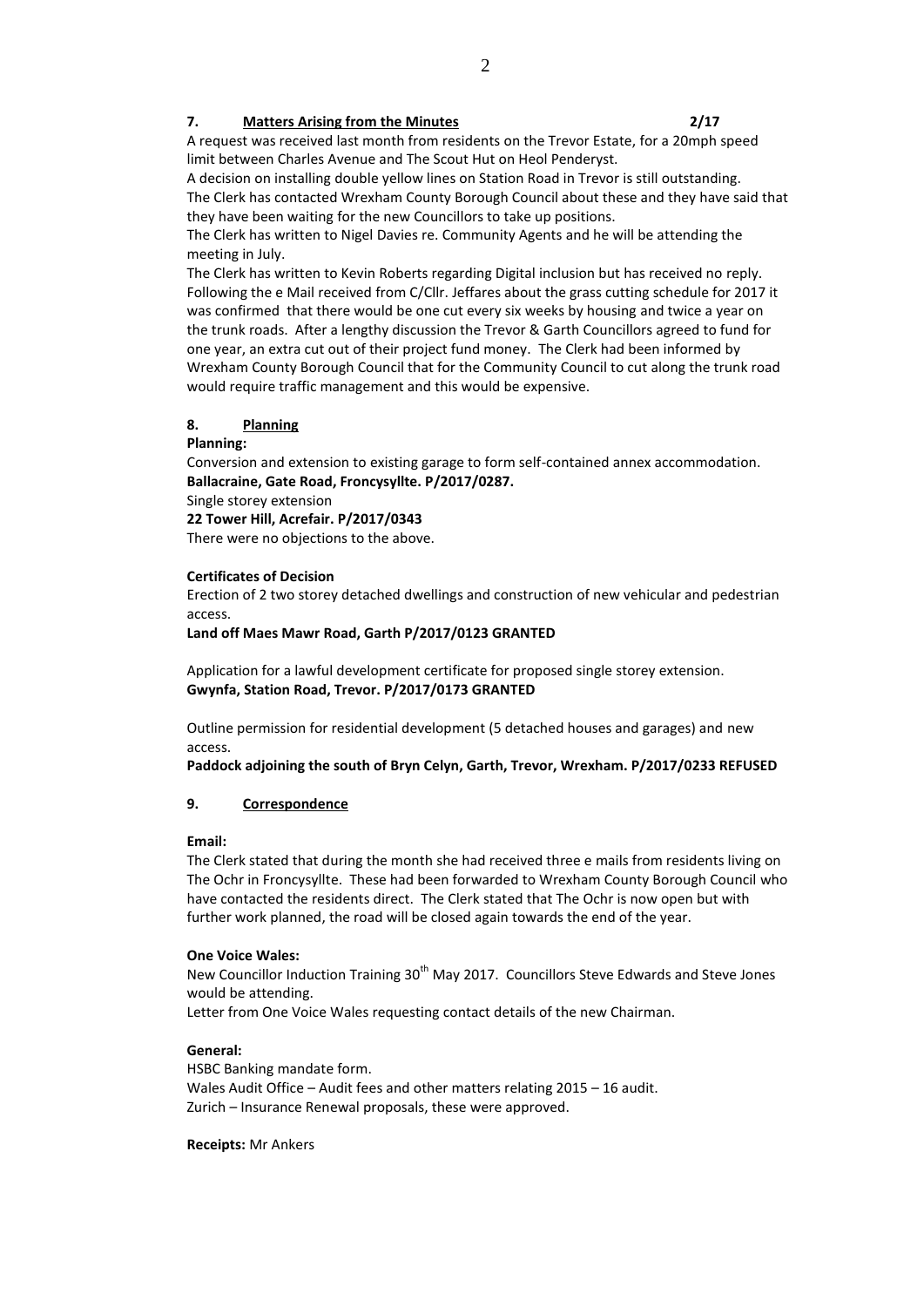## **10. Footpaths & Roadways 3/17**

It was agreed for Peter Green Groundcare to cut the Oerog on a monthly basis.

## **11. Projects 2016/2017**

The Clerk was asked to contact Mark Watson Jones of the Trunk Road Agency to see when the wild flower seeds would be planted on the A5 Trunk Road in Fron.

It was decided to hold a site meeting to discuss what to do with the raised bed outside the Premier shop in Trevor.

## **12. Meetings / Training**

Nothing to report.

### **13. Noddfa Cemetery Report**

A Noddfa meeting was held  $24<sup>th</sup>$  April at the cemetery. The Chairman Cllr. Elfed Morris gave his report with a number of issues highlighted at the cemetery.

The peg on the gate at the cemetery needed to be adjusted and placed in line with the hole. The ramp - It was discussed and agreed that Claybrook's Construction should be contacted for a quote to alter the ramp / footway at the cemetery.

The ramp – it was also discussed that Barnett Engineering should be contacted for a quote to alter the ramp at the cemetery.

The water butt has gone over onto its side and it was decided to ask Andrew Blake to re-fill the container.

Cllrs Mark Valentine and Elfed Morris have agreed to sort out the above.

The old seat has now been disposed of as it was unsafe. It was decided to replace the seat and the Clerk was asked to get some prices for a new one.

Before the new seat is installed it was decided that it should be placed on concrete with a concrete pathway.

The risk assessment has been carried out with no actions identified.

# **14. Playgrounds**

### **Woodlands Grove Play-area**

The Woodlands Grove play-area is closed until the end of May to give the re-seeded areas chance to get established. It will also allow for an independent Risk Assessment on the play area to take place. It was agreed to ask ROSPA's advice and that the Chairman to contact them.

### **15. Election**

The election was uncontested in the Ward as only ten candidates put their names forward for election as Community Councillors.

### **16. Newsletter**

Due to the election the deadline has been extended to 15<sup>th</sup> May 2017. The front page will cover the official opening of the new Garth playground.

### **17. Best Kept Garden Competition**

The Clerk has written to the judges but has not as yet, had a reply.